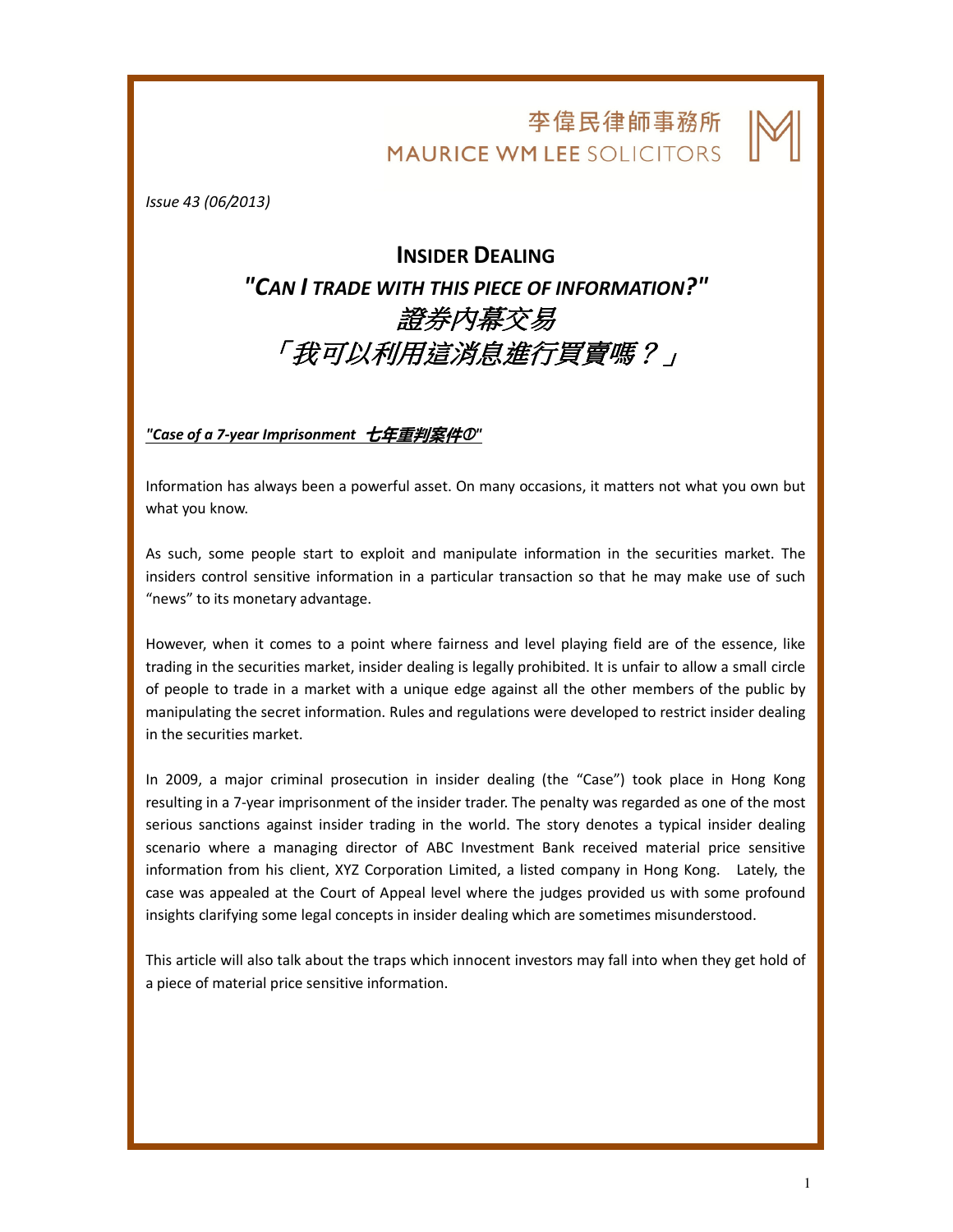## "Is it inside information *是否内幕消息?*"

Whether a piece of information is so material and price sensitive that it may amount to the degree of "inside information" as defined in s245 of the Securities and Futures Ordinance (the "SFO"), the Court suggests that:-

"So the issue was whether the information was relevant information; most particularly whether it was sufficiently advanced or precise to constitute "specific information" and, ... whether, if it was generally known to those accustomed likely or accustomed to deal in the security, it was "likely to materially affect the price of the listed security" and, if so, whether it was proved that the applicant knew it to be information with those characteristics."  $\oslash$ 

In approaching this question, the Court stresses the importance of common sense:-

"There is much to commend the value of the common sense approach in this case because we feel bound to say that on its face the contents of P1 [Prosecution Evidence No.1, being an email sent to the managing director, a short time before he traded in the shares of the company] strike us as important information likely to be of interest to the ordinary reasonable investor."  $\mathcal{D}$ 

If you receive a piece of information that you, being an ordinary reasonable investor, think is a piece of good news about a stock and no one knows about it, such information will legally be regarded as inside information.

## "Can I trade upon receipt of inside information 收到内幕消息後,我還可以進行買賣嗎?"

The usual practice is to wait until the information has become "stale". By becoming stale, it means either the information has gone public (e.g. newspaper reports) or that the information can no longer affect the share price of the stock (e.g. a deal falls through). Appendix 10 Rule A.3 of the Listing Rules forbids the directors of a listed company from trading its stocks during the period of 60 days preceding the publication date of the annual results. Many financial institutions also device a clear set of rules to avoid their employees trading with inside information.

In the Case, the managing director in question did not trade the stocks when he was first involved in the deal and also became privy to the inside information. He started trading when much of the material price sensitive information has gone public but for one piece which was about the acquisition of an oilfield in China. The share price had risen significantly for over 6 months because of all the other news. He argued that the so-called information about the acquisition of an oilfield in China might only form a small part of the good news.

 $\overline{\phantom{a}}$